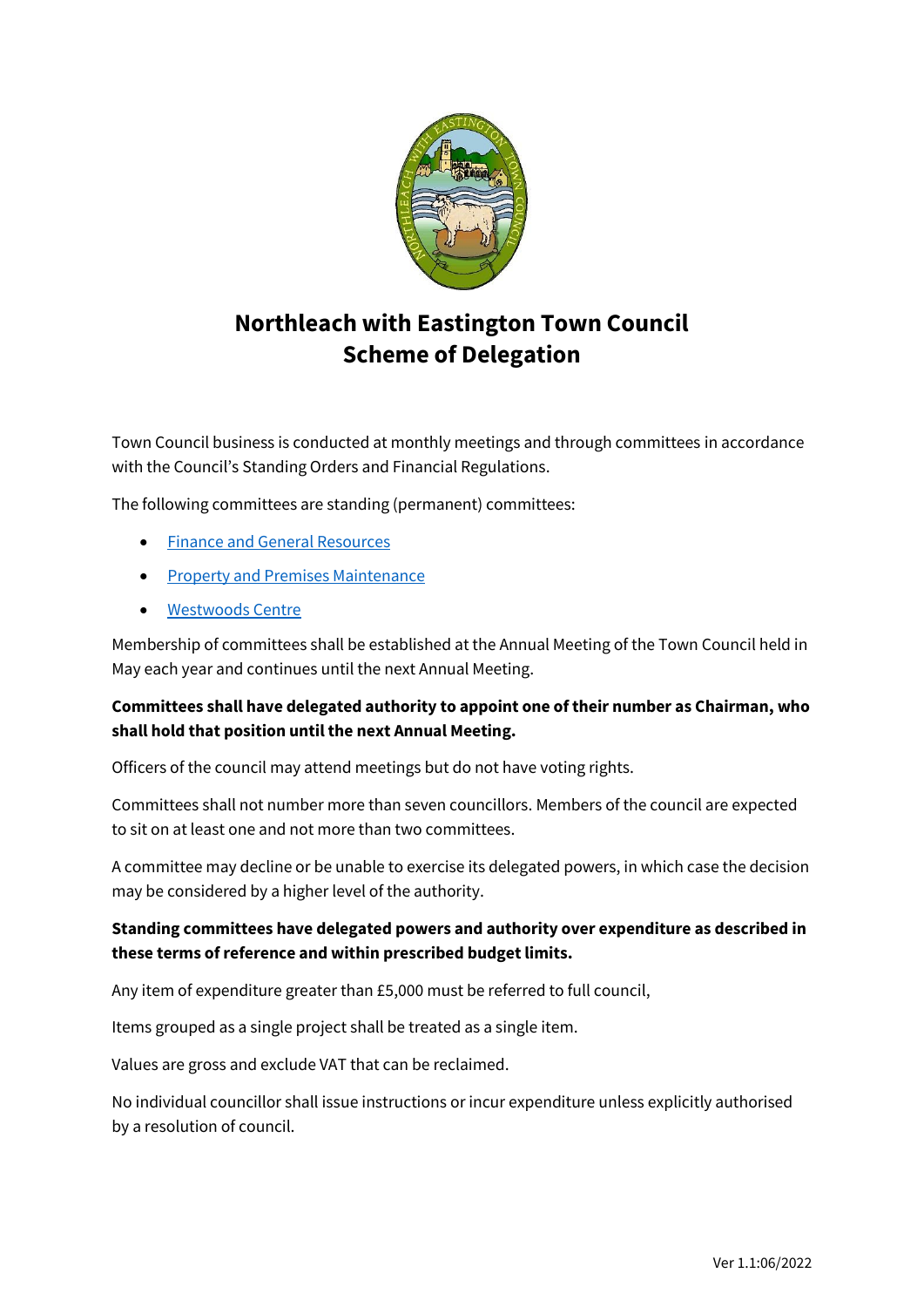#### <span id="page-1-0"></span>**Finance and General Resources Committee**

- 1. The quorum of the committee is three councillors.
- 2. Non-councillors cannot be members of the Finance Committee.
- 3. The Responsible Financial Officer (RFO) is responsible for the proper administration of the Town Council's financial affairs, and the maintenance of the documents and records necessary for this purpose.
- 4. **The primary purpose is to ensure that the council remains in a healthy financial position at all times and can meet its liabilities**.
- 5. The committee has an overview of the Council's finances and meets quarterly to monitor actual spending against budget and take any corrective action.
- 6. It can approve expenditure in respect of the following: Staff salaries (including national insurance and pensions), Office services (including but not limited to: telephone and internet connection, stationery and office consumables, computing equipment and software, audit and legal fees); Training (for staff and councillors), Memberships of professional bodies, and Grants.

The committee also has delegated responsibility to:

- 7. Ensure adequate internal systems of financial control are in place.
- 8. Consider and where appropriate, authorise, any requests from standing committees for supplementary expenditure, by making budget virements.
- 9. Consider and award applications for grants and donations to local causes.
- 10. Review the Financial Regulations (which must be considered by full council).
- 11. Help the Clerk maintain the Asset Register and review the same annually.
- 12. Review the Council's Risk Management Plan annually.
- 13. Review all insurances as required including Public Liability Insurance, Employers' Liability Insurance, Fidelity Guarantee, Buildings and Contents and any other insurances required by law or to reduce financial risk to the council.
- 14. Appoint an internal auditor and review the internal auditor's report.
- 15. Assist the Clerk with the preparation of the council's budget for the following year (for consideration by full council).
- 16. Make a recommendation to full council on the level of precept.
- 17. Ensure that the council's computer systems and software are secure and satisfactory for the purpose of carrying out the financial business of the council.
- 18. Receive and consider reports on employment matters, including business continuity, staffing levels, appraisals and salary review (see detail on next page).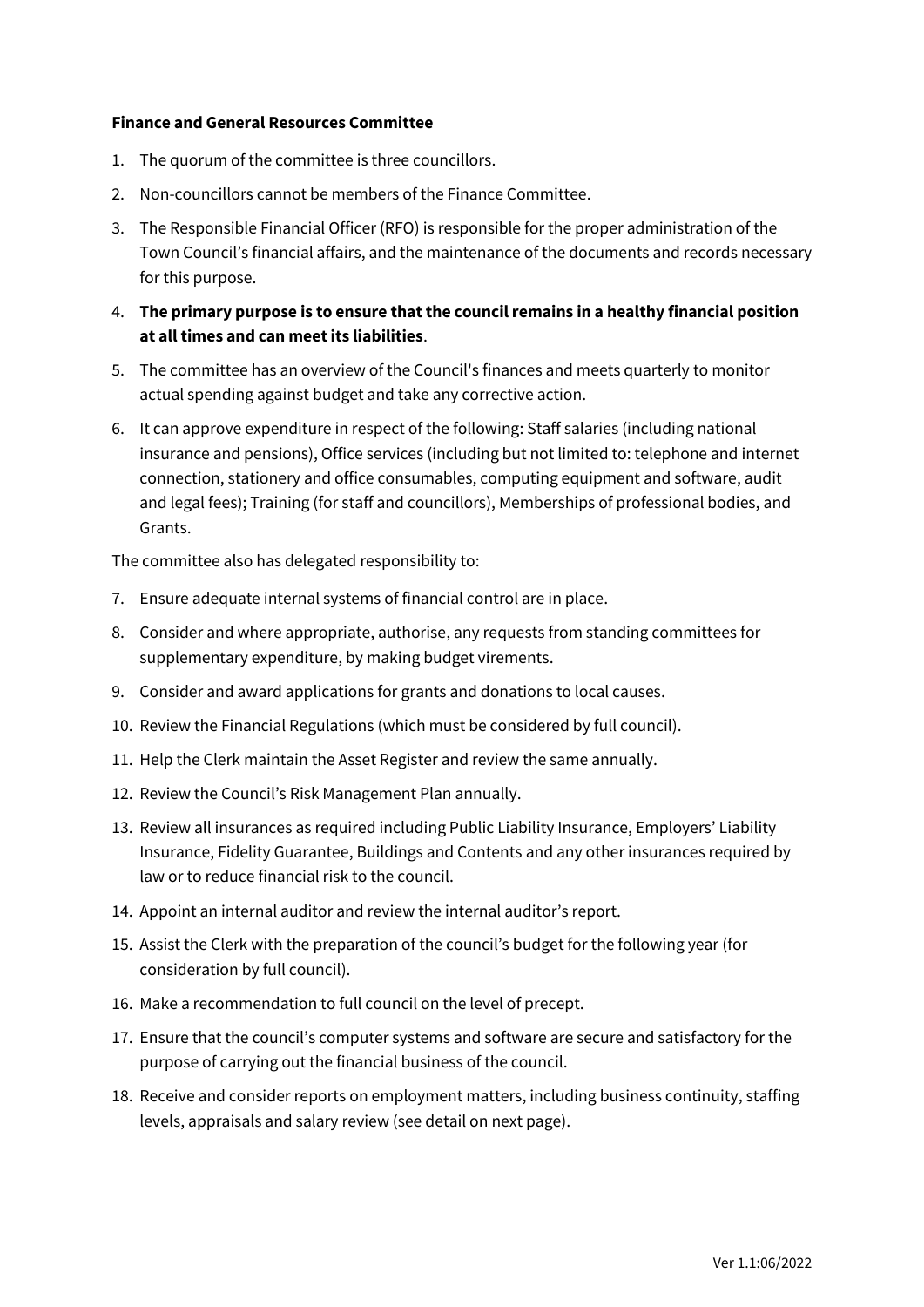# **Personnel Responsibilities**

19. It should be noted that matters pertaining to the employment of staff are confidential, in accordance with the Public Bodies (admission to Meetings) Act 1960 as amended by the Local Government Act 1972, section 100.

The Finance Committee also has delegated responsibility to:

- 20. Consider and implement any changes required to comply with Employment Law, Health & Safety Law and Terms and Conditions of Service as laid down by the National Joint Council (NJC) and recommended by National Association of Local Councils (NALC) and Society of Local Council Clerks (SLCC).
- 21. Determine the staffing levels necessary to efficiently discharge the work required by the council, review the role profiles and workloads periodically, and make any necessary recommendations in respect thereof to the full council
- 22. Recruit new members of staff by assisting with preparation of the advertisement, person specification, job description and contract for approval by council, shortlist the applicants, carry out interviews and make a recommendation to full council about the preferred candidate.
- 23. Assess the performance of the new member of staff after completion of their probationary period, and recommend the next steps to full council.
- 24. Ensure that all staff have an annual performance review and salary review. Note, it is not incumbent upon the council to make any change to the employee's salary following a salary review.
- 25. Manage attendance, long-term sickness absence, annual leave, and other types of leave in accordance with the law and current council policies.
- 26. Form a panel to deal with any staff disciplinary matter or staff grievance. (Note that an appeal would then be dealt with by members not on this committee).
- 27. In discussion with the staff member, identify and agree training requirements, and approve expenditure requests within the training budget.
- 28. Assist the Clerk in preparing and maintaining a business continuity plan to mitigate the severity of potential service disruptions.
- 29. Be aware of sources of expert advice on employment matters and ensure that the council uses such sources when there is any doubt about good employment practice and undertake training as required to support their role.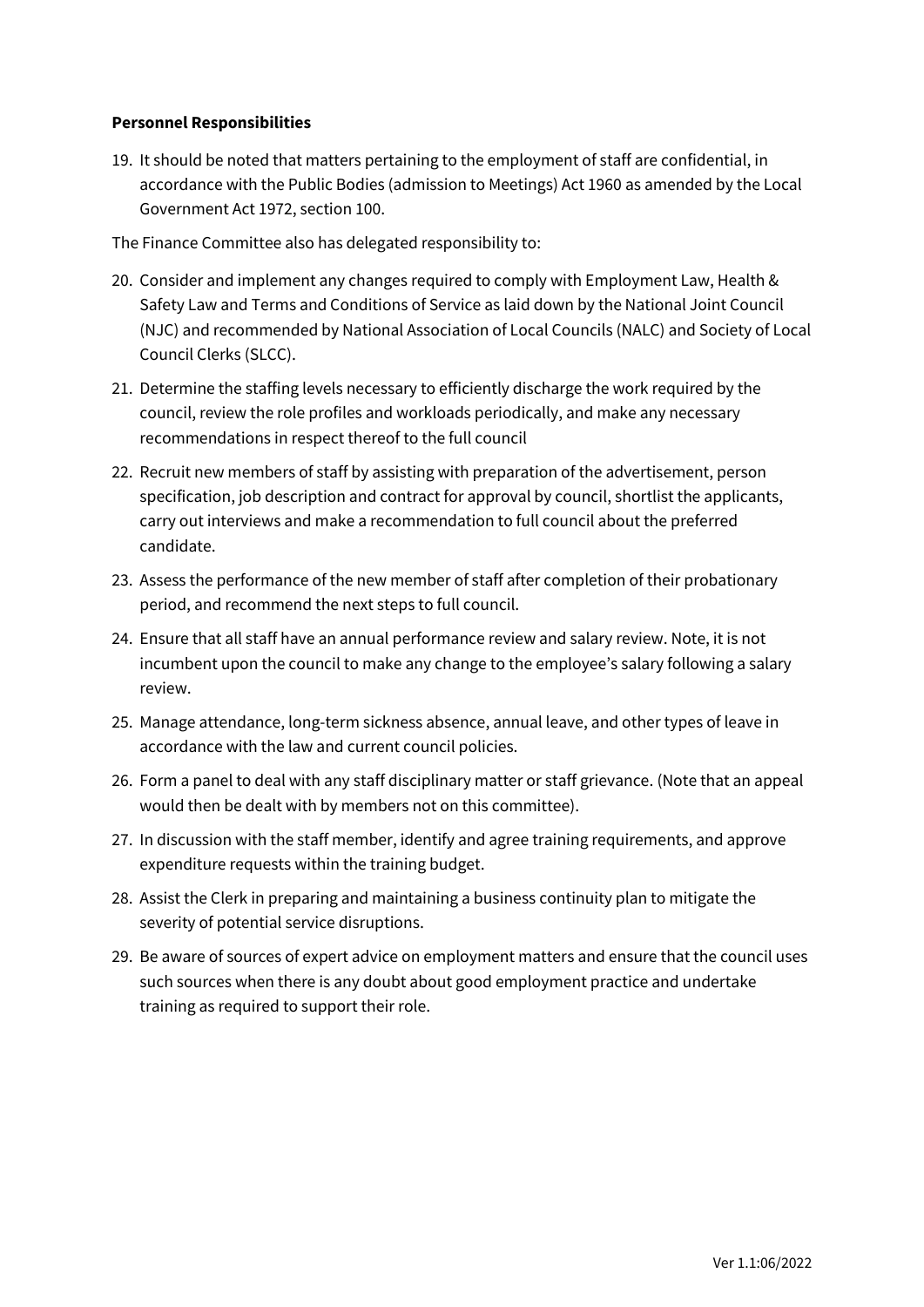# <span id="page-3-0"></span>**Property and Premises Maintenance Committee (PPMC)**

- 1. This committee meets at bi-monthly to oversee maintenance of the council's assets in the open air. (Note: this does not include the King George V Playing Field, which is managed separately through the Charitable Trust).
- 2. The quorum of the committee is three councillors.
- 3. The committee may appoint non-councillors as advisors or as members with voting rights.
- **4. The purpose of the committee is to ensure that the council's assets and property are maintained in a safe condition and managed to a high standard.**
- 5. To carry out this work, this committee can authorise and monitor expenditure under the following budget areas: "General", including Grounds Work, Water Meadow, Cemetery and churchyard, Town, Tree Works, and Allotments.

The committee has delegated responsibility for:

- 6. A review of the scope of works and tender documentation for the grass cutting contract, with the final decision on supplier to be made by full council.
- 7. Grass cutting across the town, including verges, to make sure the work is carried out according to the specification in the contract and to the required standard.
- 8. The Wills & Hamilton Meadows, their maintenance and long-term management.
- 9. Management of the Council's tree stock.
- 10. Children's playgrounds and play equipment across town, including an annual safety inspection and regular visual checks.
- 11. The closed churchyard and open burial ground, its policies and fees.
- 12. The Nangles Allotments, the tenancy agreements and fees.
- 13. In the Market Place, the notice boards, war memorial, flower beds and trees, Christmas tree installation and removal, and Town Sign.
- 14. Town Council-owned street furniture, including bus shelters, benches, traffic mirrors, litter bins and dog poo bins, and maps to show the positions of the same.

The committee will also:

- 15. Help the clerk maintain the Asset Register for the areas under its management.
- 16. Review and update the Risk Assessments for the areas under its management.
- 17. Submit spending proposals for the following financial year to the Finance Committee for budget purposes (by the end of November).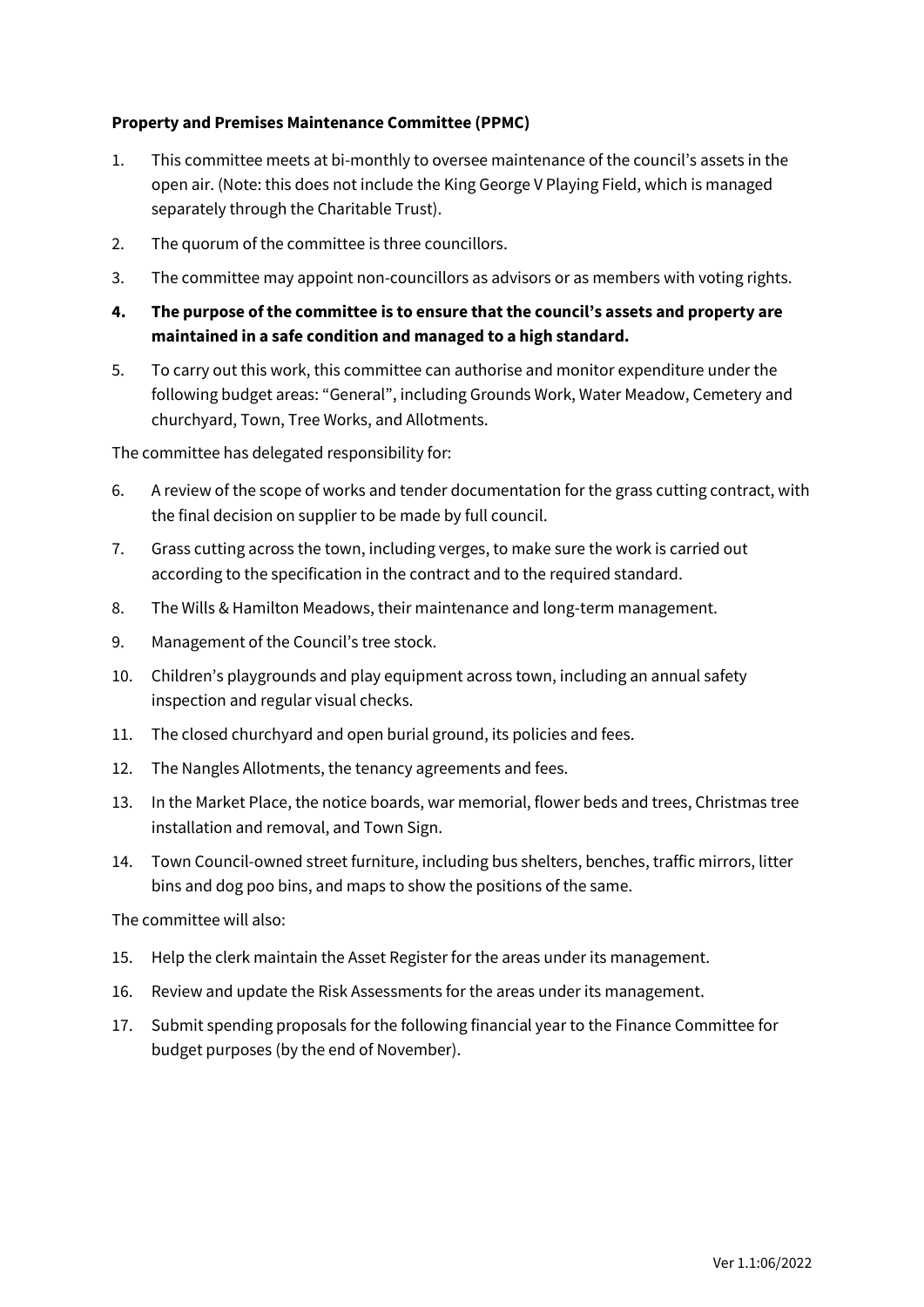## <span id="page-4-0"></span>**Westwoods Centre Committee**

- 18. This committee meets quarterly to oversee the management and operation of the Westwoods Centre, hosting the community centre and the Town Council offices.
- 19. The quorum of the Committee is three councillors.
- **20. The purpose of the committee is to ensure that the Westwoods Community Centre is maintained in a safe condition and managed to a high standard.**
- 21. The committee can approve expenditure under the cost centre "Westwoods" in respect of the following: utilities (electricity and fuel), cleaning and waste management, routine maintenance and repair, equipment purchases, bar and event stock, and marketing. These budgets cover general running costs, not capital works.

This committee also has delegated responsibility to:

- 22. Review the Risk Assessment for the Westwoods Centre annually (by the end of October), agree any actions arising and ensure they are carried out.
- 23. Review contracts/hire agreements annually or in line with any H&S issues identified.
- 24. Review fees and charges (annually).
- 25. Review day to day operations to ensure that they are effective and efficient.
- 26. Develop a repair and maintenance programme and monitor compliance.
- 27. Help maintain the asset register in respect of the Westwoods Centre.
- 28. Identify capital projects.
- 29. Submit spending proposals for the following financial year to the Finance Committee for budget purposes (by the end of October).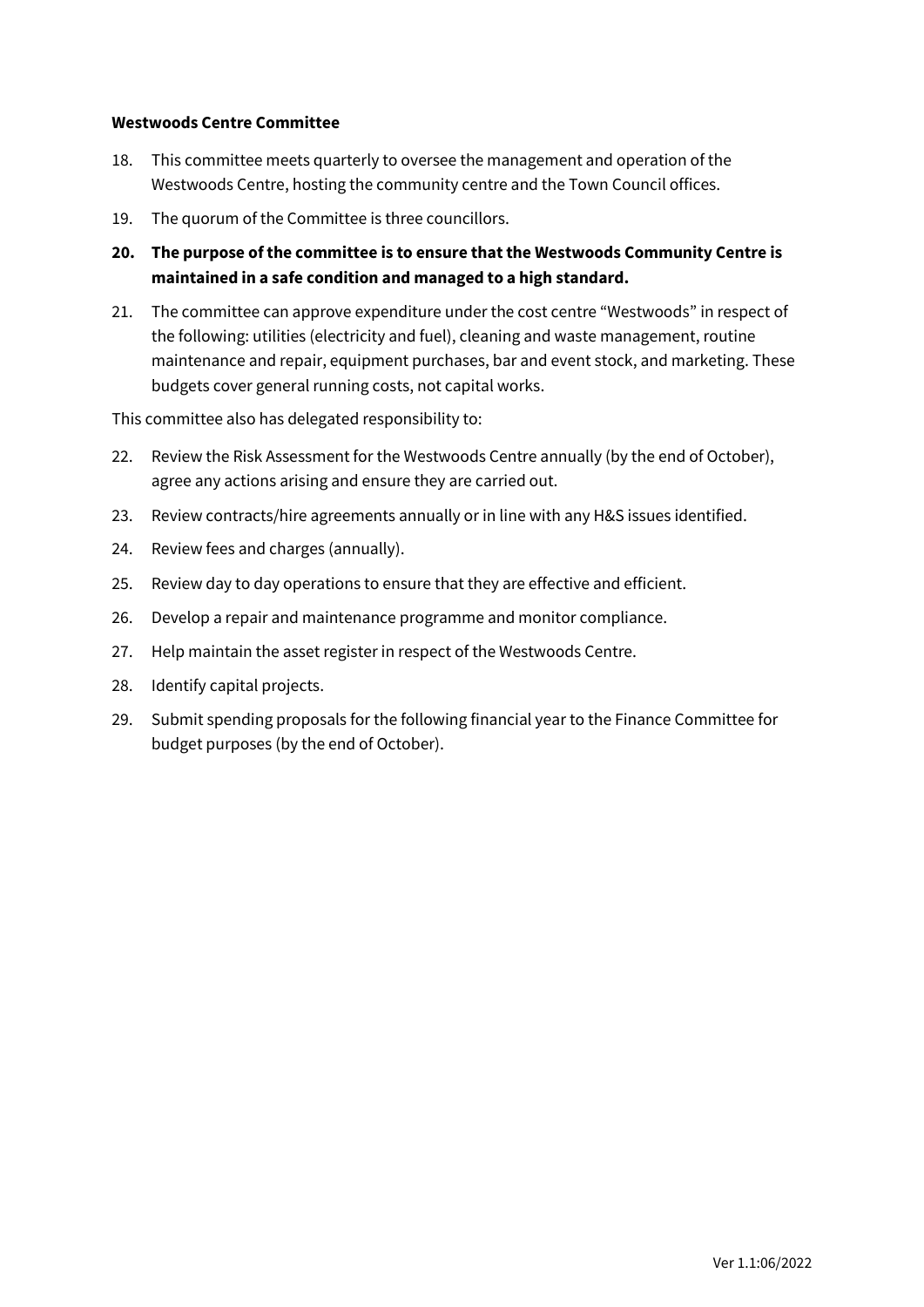## **ADDENDUM**

Where specific powers and responsibilities have not been delegated to a committee or subcommittee, then the item in question must be considered by full council. The council's responsibilities include but are not limited to:

#### **Governance**

- 1. Appoint Council Chairman and Vice Chairman and standing committees (at the Annual meeting in May)
- 2. Review the Code of Conduct
- 3. Review Standing Orders and Terms of Reference for Committees
- 4. Review Financial Regulations after scrutiny by Finance Committee
- 5. Review the Strategic Risk Register (Risk Management Plan)
- 6. Approve the Annual Governance and Accountability Report (AGAR).
- 7. Receive the external audit report and agree actions arising (after 30 September)
- 8. Approve budget for following financial year before setting the precept.
- 9. Agree precept to be levied (January)

#### **Forward Planning**

- 10. Develop town-wide strategy, such as a Town or Neighbourhood Plan.
- 11. Engage in community consultations before drawing up such plans.

#### **Land & Capital Projects**

- 12. Approve the acquisition or disposal of land; and spending for capital projects.
- 13. Any new initiatives likely to have a significant impact on the community or the local environment.

# **Town Clerk**

14. All decisions affecting the terms of employment of the Town Clerk.

#### **Youth Activities**

15. Encourage access to recreational activities and/or entertainment for children and young people in the town.